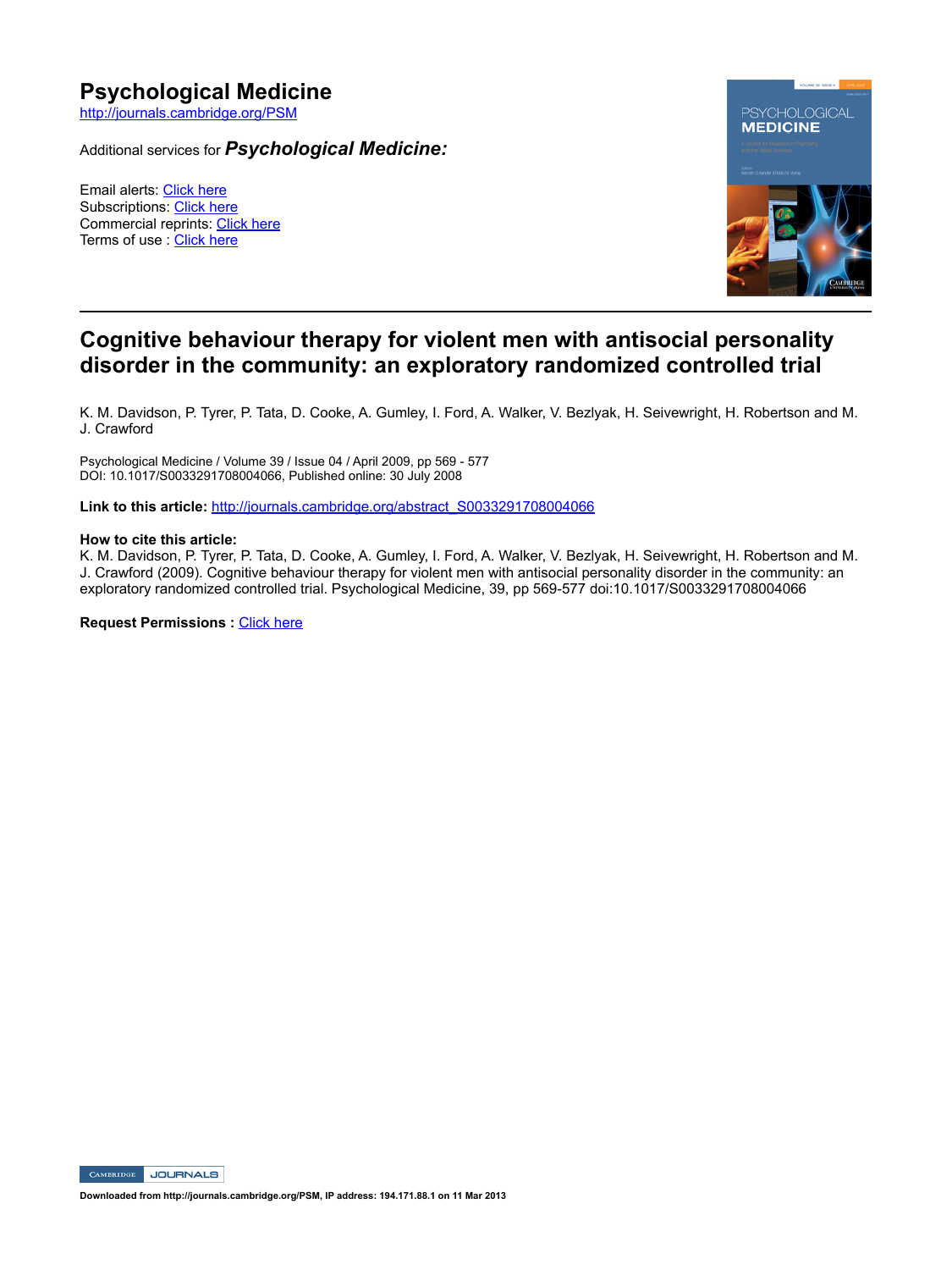# Cognitive behaviour therapy for violent men with antisocial personality disorder in the community: an exploratory randomized controlled trial

# K. M. Davidson'\*, P. Tyrer $^2$ , P. Tata $^3$ , D. Cooke $^4$ , A. Gumley $^1$ , I. Ford $^5$ , A. Walker $^5$ , V. Bezlyak $^5$ , H. Seivewright $^2$ , H. Robertson $^1$  and M. J. Crawford $^2$

<sup>1</sup> Faculty of Medicine, University of Glasgow, Gartnavel Royal Hospital, Glasgow, UK

<sup>3</sup> Adult Psychology Services, Central North West London NHS Foundation Trust, Psychology Department, London, UK

<sup>4</sup> Department of Psychology, Glasgow Caledonian University, Glasgow, UK

<sup>5</sup> Robertson Centre for Biostatistics, Boyd Orr Building, University of Glasgow, UK

Background. Little information exists on treatment effectiveness in antisocial personality disorder (ASPD). We investigated the feasibility and effectiveness of carrying out a randomized controlled trial of cognitive behaviour therapy (CBT) in men with ASPD who were aggressive.

Method. This was an exploratory two-centre, randomized controlled trial in a community setting. Fifty-two adult men with a diagnosis of ASPD, with acts of aggression in the 6 months prior to the study, were randomized to either treatment as usual (TAU) plus CBT, or usual treatment alone. Change over 12 months of follow-up was assessed in the occurrence of any act of aggression and also in terms of alcohol misuse, mental state, beliefs and social functioning.

Results. The follow-up rate was 79%. At 12 months, both groups reported a decrease in the occurrence of any acts of verbal or physical aggression. Trends in the data, in favour of CBT, were noted for problematic drinking, social functioning and beliefs about others.

Conclusions. CBT did not improve outcomes more than usual treatment for men with ASPD who are aggressive and living in the community in this exploratory study. However, the data suggest that a larger study is required to fully assess the effectiveness of CBT in reducing aggression, alcohol misuse and improving social functioning and view of others. It is feasible to carry out a rigorous randomized controlled trial in this group.

Received 22 February 2008; Revised 12 June 2008; Accepted 20 June 2008; First published online 30 July 2008

Key words : Antisocial, CBT, personality disorder, trial.

#### Introduction

Personality disorder is the most prevalent mental disorder among people convicted of homicide in England and Wales (Shaw et al. 1999b). Antisocial personality disorder (ASPD) is the form of personality disorder most frequently associated with violence. Despite a community prevalence of only 10/1000 men and approximately 2/1000 women (Coid et al. 2006a), it has been estimated that a quarter of all violent incidents in Britain are committed by people with ASPD (Coid et al. 2006b). Violent and other criminal offences committed by people with ASPD lead to high rates of contact with criminal justice services; over half of all male prisoners in Europe and North America have ASPD (Moran, 1999). Costs associated with crime, together with social work and health costs, mean that the financial burden associated with antisocial behaviour is considerable (Scott et al. 2001). Despite this, there have been few attempts to develop and evaluate interventions to treat ASPD.

Psychological treatments have been shown to lead to behavioural change among people with other types of personality disorder (Duggan et al. 2007). Two randomized controlled trials in drug-abusing patients with ASPD have found no superior effect for more, compared with less, intensive interventions in drug abusers in the community (Brooner et al. 1998) and, in cocaine-dependent in-patients, those with ASPD

<sup>&</sup>lt;sup>2</sup> Department of Psychological Medicine, Imperial College London, London, UK

<sup>\*</sup> Address for correspondence : Professor K. M. Davidson, Faculty of Medicine, University of Glasgow, Gartnavel Royal Hospital, Great Western Road, Glasgow G12 0XH, UK.

<sup>(</sup>Email : k.davidson@clinmed.gla.ac.uk)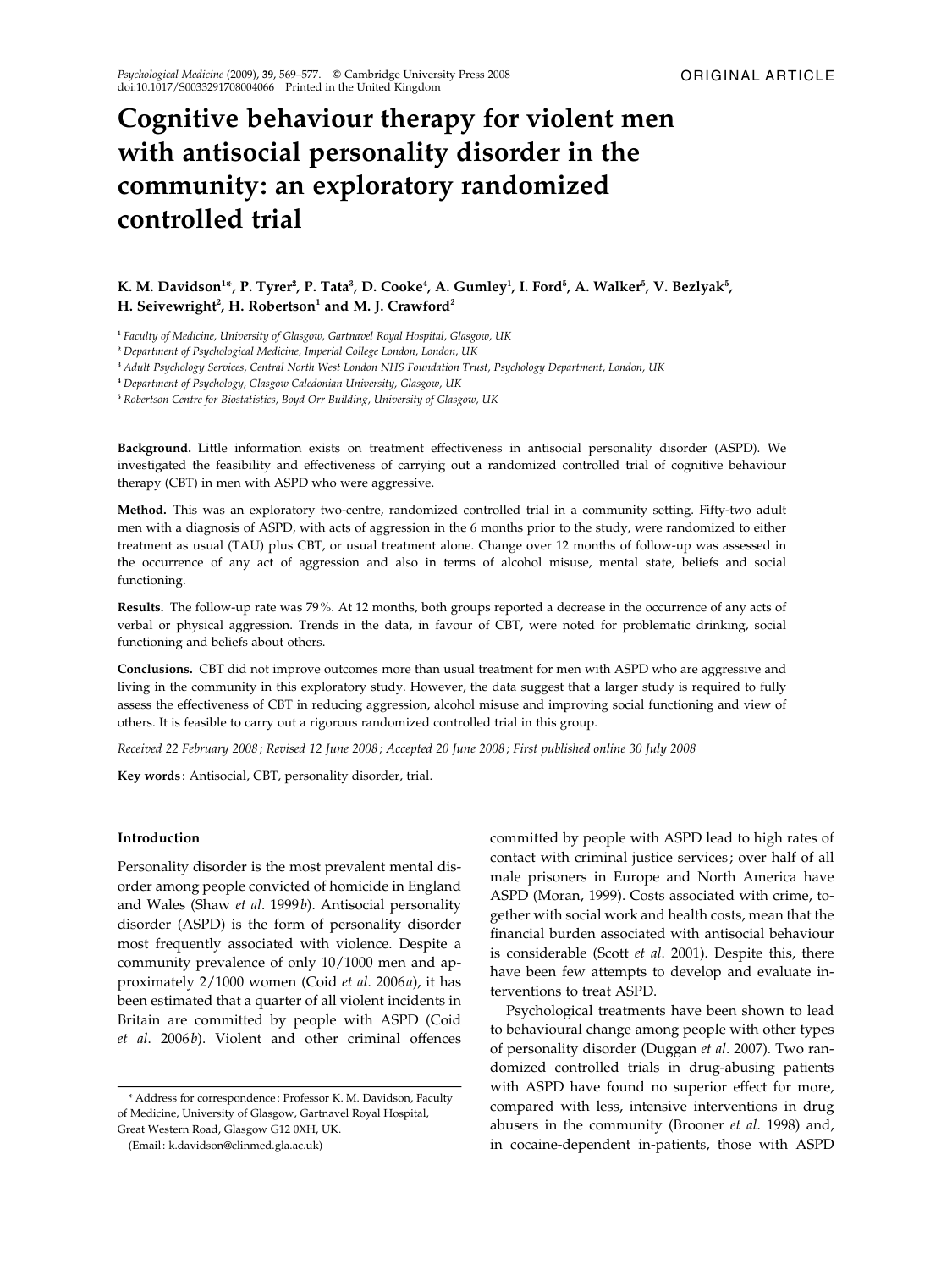were more likely to abstain from cocaine use during treatment than patients without ASPD (Messina et al. 2003). Experimental studies of community-based treatments for people with ASPD who are aggressive have not been conducted and debate continues about the role of health services in the management of people with ASPD (Eastman, 1999). Cognitive behaviour therapy (CBT) has shown promise in the treatment of other forms of personality disorder (Davidson et al. 2006; Emmelkamp et al. 2006), but its effects among people with ASPD who are aggressive are unknown.

We therefore undertook an exploratory randomized trial of CBT for men with ASPD living in the community to see if it would be possible to manage and retain people in treatment and if the intervention might be associated with health improvements and reductions in aggression.

### Method

### Trial design

This was an exploratory randomized controlled trial with single blind assessments, carried out in two cities in the UK, Glasgow and London. Inclusion criteria were: males aged between 18 and 65 years; met criteria for ASPD using the Structured Clinical Interview for DSM-IV Axis II Personality Disorders (SCID-II; First et al. 1996), living in the community; positive endorsement of any item on the MacArthur Community Violence Screening Instrument (MCVSI; Steadman et al. 1998, 2000), interview in the 6 months prior to baseline; and able to provide written informed consent. Exclusion criteria were: currently receiving in-patient psychiatric treatment; currently receiving a systematic psychological therapy; insufficient knowledge of English to enable participants to be adequately assessed and ability to understand the treatment approach; and diagnosis of psychosis (schizophrenia or bipolar-affective disorder). We did not exclude ASPD participants who were abusing alcohol or drugs as this is likely to be common in this group of participants (Compton et al. 2005). The study was approved by the NHS Greater Glasgow Primary Care Trust (Community and Mental Health) Research Ethics Committee, St Mary's Research Ethics Committee and Ealing and WLMHT Local Research Ethics Committee.

### Recruitment and randomization

Participants were identified by clinicians from new and existing patients referred to the National Health Service (NHS) from community mental health teams,

forensic psychology and psychiatry services. After agreement to be contacted, a research assistant invited participants to take part in an interview to confirm the diagnosis of ASPD and inclusion criteria. Those participants who met the inclusion criteria and who agreed to give written informed consent to take part in the study then completed baseline assessments and were randomly allocated to either one of two active treatment groups: treatment as usual (TAU) or cognitive behaviour therapy (CBT) (for either 6 or 12 months). Randomization was also stratified by centre (Glasgow and London). The randomization schedules were generated by the study data centre, the Robertson Centre for Biostatistics, Glasgow University, and kept securely and confidentially by the trial coordinator at the study coordinating centre in Glasgow. The randomization schedule was constructed using the method of randomized permuted blocks of size 4. Randomization was conducted using a web-based system. The trial coordinator informed the referring agent of the result of randomization immediately and in writing, and then contacted the CBT therapists in each area with the participants' details so that CBT could be initiated.

#### Interventions

# CBT

CBT is a structured, time-limited, psychosocial intervention developed to treat those with borderline and antisocial personality disorder within UK NHS outpatient settings (Davidson, 2007). Participants are encouraged to engage in treatment through a cognitive formulation of their problems. Therapy focuses on beliefs about self and others and behaviours that impair social and adaptive functioning. To determine the optimal components of therapy and the effect of the number of sessions on outcome, participants randomized to CBT received either 15 sessions of CBT over 6 months or 30 sessions of CBT over 12 months, each session lasting up to 1 hour.

#### TAU

We had no prior knowledge of what constituted usual treatment in the two locations and therefore we documented treatment received after each participant exited the trial. All participants received whatever treatment they would have received if the trial had not been in place.

### Delivery of CBT

Seven therapists provided CBT in the trial. Their professional backgrounds were psychiatry  $(n=2)$ , clinical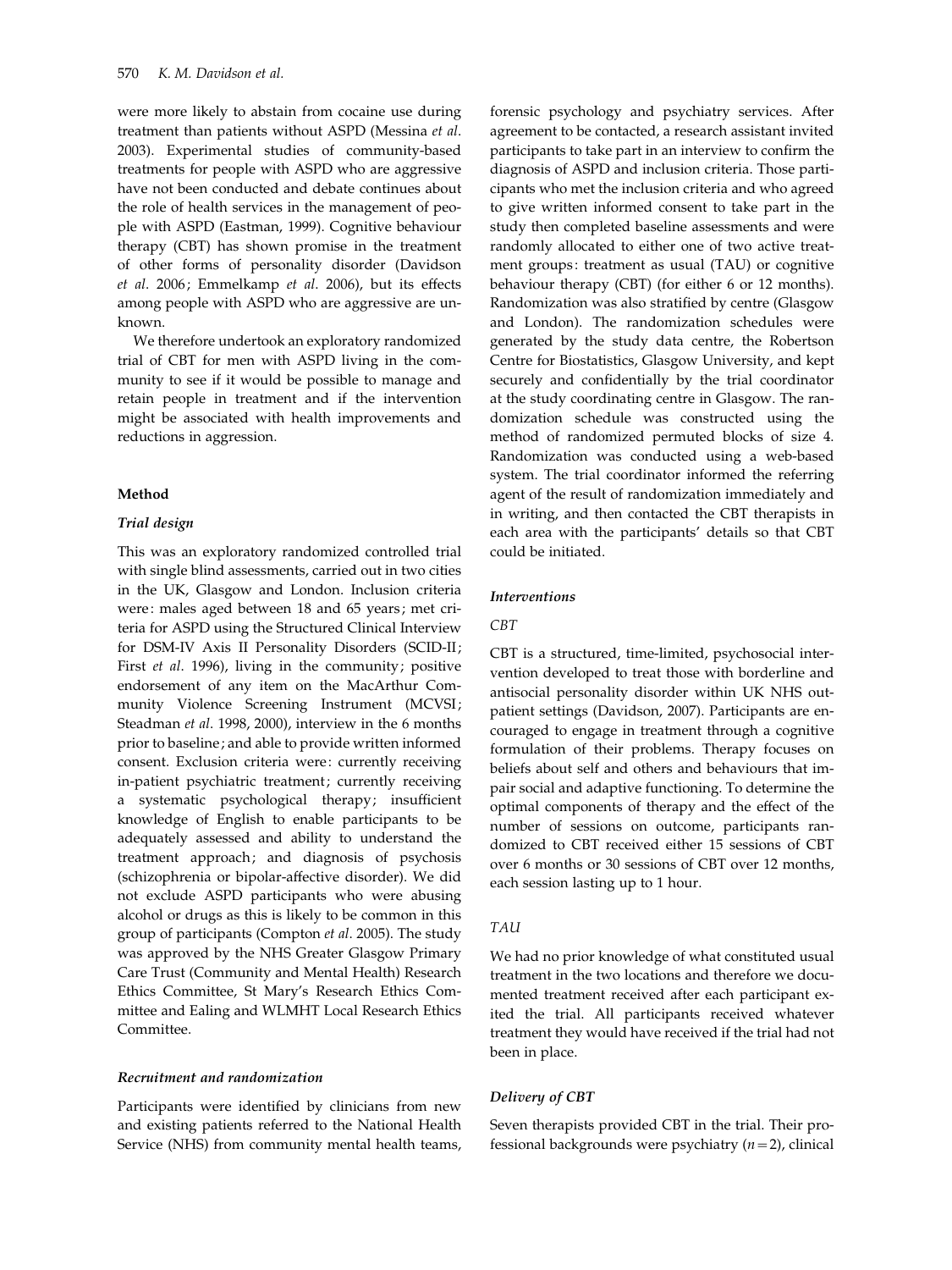psychology  $(n=2)$ , counselling psychology  $(n=1)$ , CBT therapist  $(n=1)$  and registered mental health nurse  $(n=1)$ . One had 6 months' experience of CBT and the remainder had between 2 and 7 years' CBT experience. All had previous experience of managing individuals with personality disorder. All therapists received 3 days of initial training to socialize them to the specifics of the treatment model and then received a further training day during the trial. All therapists received ongoing case supervision in their centre throughout the trial on a weekly basis. Providing the participant consented, therapists were required to record a sample of CBT sessions from each participant. Therapist adherence to the model and competence in delivering the therapy were assessed among a random sample (30% of total) of audio-recordings using the Cognitive Therapy Rating Scale (CTRS; Young & Beck, 1980). Shaw et al. (1999a) used a cut-off score of 39 on the CTRS, below which therapists would not be considered as being competent enough to deliver CBT in a trial of CBT of depression. The mean therapists' score on the CTRS was 58, which is well within the ' competent' range.

#### Baseline and outcome measures

Aggression and offending behaviour were assessed by the MCVSI (Steadman et al. 1998, 2000). We also asked about four other behaviours (shouting angrily at others, threatening harm to others, causing damage to property, and self-harm). A structured interview for offending behaviour, adapted from the self-report offending questionnaire from the Cambridge study by David Farrington (2006), was used at baseline only to record offending activity in the 6 months prior to entry into the study. We used the Drug Abuse Screening Test (DAST; Skinner, 1982) (at baseline only) and the Alcohol Use Disorders Identification Test (AUDIT; Saunders et al. 1993) to identify alcohol and drug abuse. Levels of anxiety and depression were assessed using the Hospital Anxiety and Depression Rating Scale (HADS; Zigmond & Snaith, 1983) and anger was assessed using the Novaco Anger Scale and Provocation Inventory (NAS-PI; Novaco, 2003). Changes in social functioning were measured by the Social Functioning Questionnaire (SFQ; Tyrer et al. 2005) and changes in beliefs thought to be related to negative and positive evaluations of self and others was measured by the Brief Core Schema Scales (BCSS; Fowler et al. 2006). Literacy level was assessed at entry to the trial using the Test of Word Reading Efficacy (TOWRE; Torgesen et al. 1999). This gives a measure of an individual's ability to pronounce printed words accurately and fluently and is used to assess reading ability.

#### Blinding

The research assistants on each site carried out all assessments at 3-monthly intervals until the participant exited the trial (after 12 months) and were blind to treatment group allocation.

#### Economic evaluation

The primary objective of the economic evaluation was to estimate the cost of use of health and social care, and criminal justice services, from randomization to end of follow-up. This included the cost of psychiatric, accident and emergency, primary care, and social services using medical records and the Client Service Receipt Inventory (CSRI; Knapp & Beecham, 1990). Data on service utilization during the trial were collected directly from case-notes at the end of the study. To maintain blindness, questions relating to community health service use were omitted from the CSRI at follow-up. Unit costs were mainly taken from Unit Costs of Health and Social Care 2007 (Personal Social Services Research Unit, 2007).

#### Schedule of assessments

The intention was to assess all participants at months 3, 6, 9 and 12 whether they completed treatment or not, providing consent was not withdrawn.

# Impact on participants, significant others and referrers

To assess the acceptability and impact of being involved in a randomized controlled trial on participants, and their significant others, we used a semi-structured interview and questions rated on a Likert scale  $(1=not$  at all to  $7=very$  much). We asked referrers to rate the benefit to the patient from being involved in the trial. We also noted any comments.

#### Statistical methods

All the analyses were performed on the TAU and CBT groups. Descriptive statistics for continuous variables are presented as number of observations  $(n)$ , mean and standard deviation (S.D.). For categorical variables, counts and percentages are used.

Follow-up analyses for different questionnaires were based on data for baseline and the last visit a participant attended with non-missing data. The last visit might be any visit at time-points 3 to 12. Means and standard deviations for baseline, last visit and change from baseline to last visit are given for each treatment group. Finally, the treatment difference and estimate 95% confidence intervals (CIs) were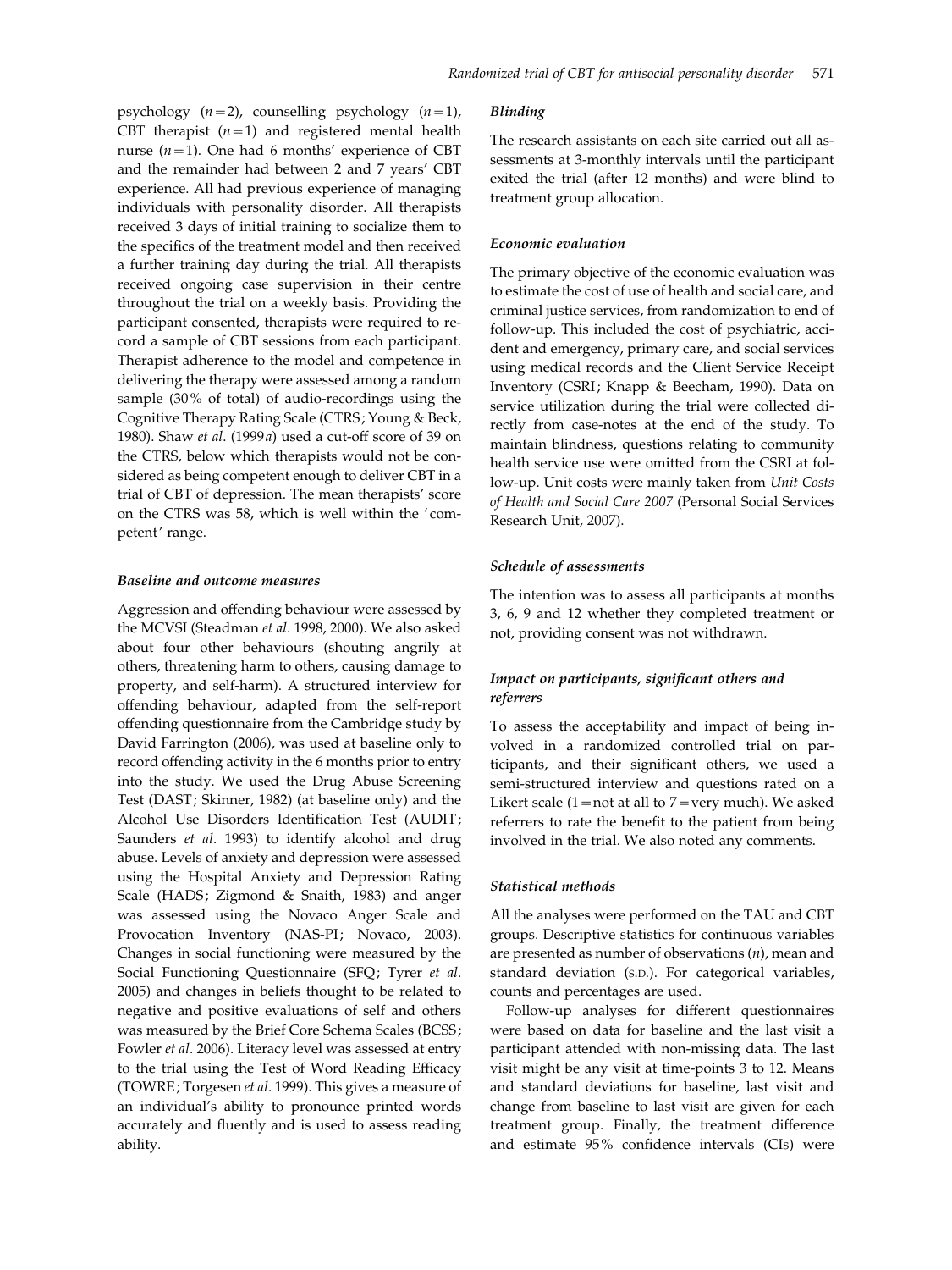

Fig. 1. Flow of patients through the trial : Glasgow and London.

estimated from an analysis of covariance of the changes from baseline adjusted for baseline levels.

Verbal aggression (a response of yes in either Q1 or Q2 of the MCVSI questionnaire is taken as a positive result) and physical aggression (a response of yes in at least one question from questions 3–10 in the MCVSI questionnaire is taken as a positive result) are summarized at baseline and last follow-up using counts and percentages and are analysed formally using a logistic regression analysis estimating the odds ratio (OR) and associated 95% CI between TAU and CBT groups or subgroups at last follow-up with adjustment for baseline value.

For simplicity, the results section reports baseline information for both groups and the sample as a whole. The comparison between groups (CBT versus TAU) is restricted to the CBT group as a whole (combining those who received 6 and 12 months of CBT compared with those with TAU). Where there is an indication of differences between those randomized to 6 or 12 months of CBT, this is reported separately in the tables and text.

All analyses were conducted using an intentionto-treat principle.

# Results

Seventy-seven participants were referred to the trial (see Fig. 1). Twenty-five did not meet entry criteria, five of whom refused randomization. The 52 (68%) who met eligibility criteria consented to participate in the study. Of these, 25 were randomized to CBT and 27 to TAU. Twenty-five participants were randomized from London and 27 from Glasgow. Follow-up rates for the study group as a whole were: 3 months (71%), 6 months (63%), 9 months (56%) and 12 months (79%). We were unable to follow up two men: one was sentenced to prison immediately after randomization for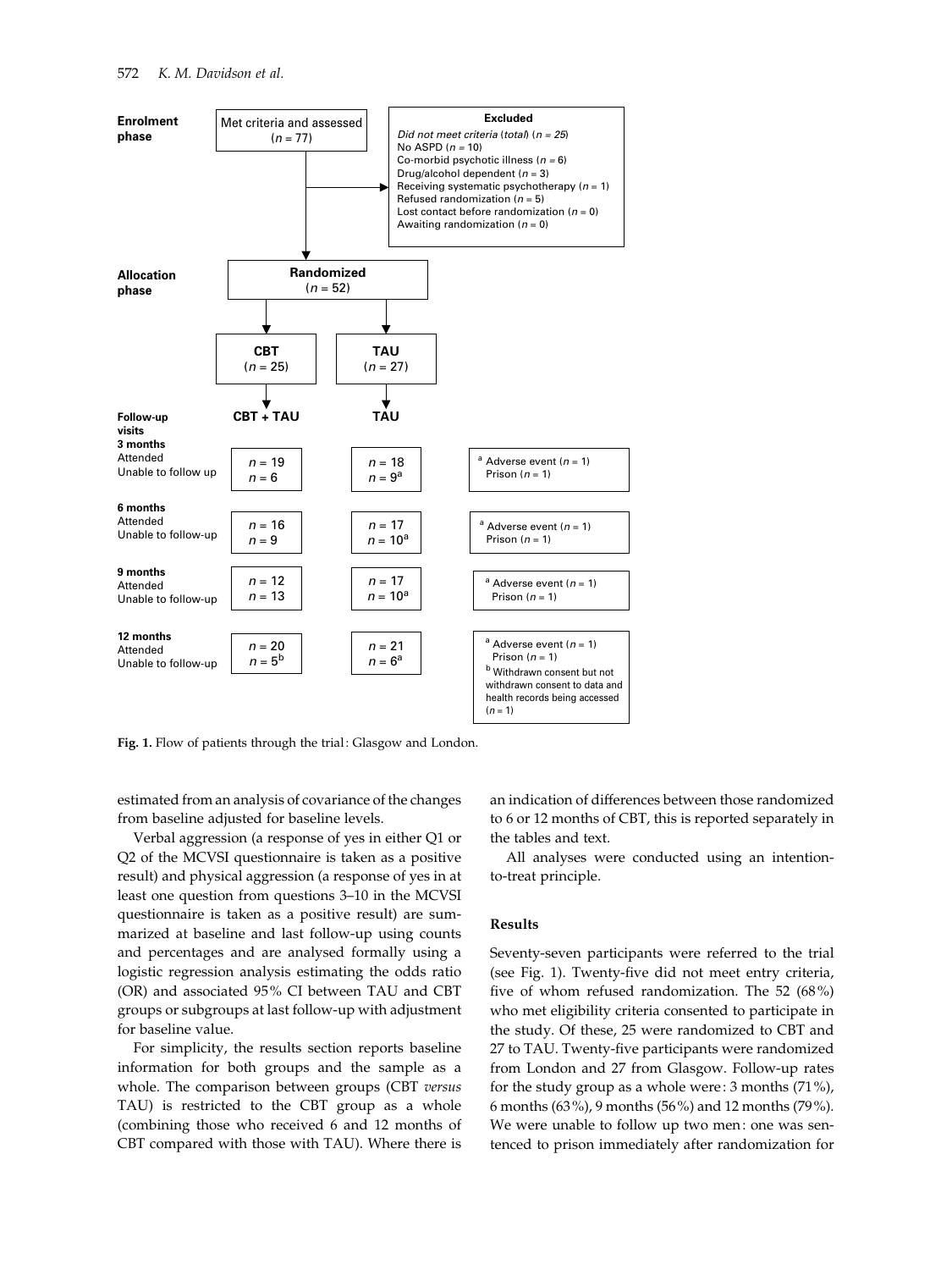| <b>Table 1.</b> Baseline characteristics. Data shown are mean (s.p.) for continuous variables and number (%) for categorical variables. |  |  |  |  |
|-----------------------------------------------------------------------------------------------------------------------------------------|--|--|--|--|
| For time in work in the past 5 years there was one missing value in each treatment group                                                |  |  |  |  |

| <b>Baseline</b> characteristics                                  | TAU $(n=27)$ | $CBT (n=25)$ | All $(n=52)$ |  |  |  |  |
|------------------------------------------------------------------|--------------|--------------|--------------|--|--|--|--|
| Continuous variables, mean (s.p.)                                |              |              |              |  |  |  |  |
| Age (years)                                                      | 36.5(10.9)   | 39.3(9.9)    | 37.9 (10.4)  |  |  |  |  |
| Age left school (years)                                          | 15.3(1.4)    | 15.9(1.5)    | 15.6(1.4)    |  |  |  |  |
| Days in psychiatric hospital in past 12 months                   | 6.7(27.2)    | 2.8(8.7)     | 4.9(20.4)    |  |  |  |  |
| Age when first in contact with mental health<br>services (years) | 18.3(11.3)   | 21.48 (13.8) | 19.8 (12.5)  |  |  |  |  |
| Age first in trouble with the law (years)                        | 13.2(7.3)    | 15.6(7.8)    | 14.3(7.6)    |  |  |  |  |
| Time in work in past 5 years (months)                            | 17.2(24.1)   | 15.8(22.1)   | 16.5(22.9)   |  |  |  |  |
| Literacy level (TOWRE), n (%)                                    |              |              |              |  |  |  |  |
| Above average                                                    | 2(7.4)       | 1(4.0)       | 3(5.8)       |  |  |  |  |
| Average                                                          | 6(22.2)      | 6(24.0)      | 12(23.1)     |  |  |  |  |
| Below average                                                    | 12 (44.4)    | 12(48.0)     | 24 (46.2)    |  |  |  |  |
| Poor                                                             | 4(14.8)      | 4(16.0)      | 8(15.4)      |  |  |  |  |
| Very poor                                                        | 3(11.1)      | 2(8.0)       | 5(9.6)       |  |  |  |  |
| Categorical variables, $n$ (%)                                   |              |              |              |  |  |  |  |
| Martial status                                                   |              |              |              |  |  |  |  |
| Single                                                           | 18 (72.0)    | 10(50)       | 28 (62.2)    |  |  |  |  |
| Married                                                          | 2(8.0)       | 5(25)        | 7(15.6)      |  |  |  |  |
| Divorced                                                         | 5(20.0)      | 2(10)        | 7(15.6)      |  |  |  |  |
| Other                                                            | 0(0.0)       | 3(15)        | 3(6.7)       |  |  |  |  |
| <b>Education</b> level                                           |              |              |              |  |  |  |  |
| 1-3 years of college                                             | 2(7.4)       | 1(4.0)       | 3(5.8)       |  |  |  |  |
| Completed 5 or 6 years of secondary school                       | 3(11.1)      | 4(16.0)      | 7(13.5)      |  |  |  |  |
| 10-11 years of schooling (left at 16 years)                      | 11(40.7)     | 11 (44.0)    | 22(42.3)     |  |  |  |  |
| Other                                                            | 11(40.7)     | 9(36.0)      | 20(38.5)     |  |  |  |  |
| Special educational needs at school                              | 8(29.6)      | 8(33.3)      | 16(31.4)     |  |  |  |  |
| Ethnic - White                                                   | 18 (66.7)    | 17 (68.0)    | 35 (67.3)    |  |  |  |  |
| Living alone                                                     | 16(61.5)     | 10(38.5)     | 26(50.0)     |  |  |  |  |
| Unemployed at entry into study                                   | 19(70.4)     | 19(76.0)     | 38 (73.1)    |  |  |  |  |
| Cambridge (average number of items endorsed)                     | 7.5(3.2)     | 5.8(3.3)     | 6.8(3.3)     |  |  |  |  |
| DAST (average total scoring)                                     | 5.7(4.3)     | 5.7(4.6)     | 5.7(4.4)     |  |  |  |  |

TAU, Treatment as usual; CBT, cognitive behaviour therapy ; TOWRE, Test of Word Reading Efficacy ; DAST, Drug Abuse Screening Test.

a crime committed prior to the trial and another could not be followed up, having made threats to members of the research team.

# Baseline characteristics

Baseline demographic and general clinical characteristics are reported in Table 1, split by randomized treatment and for the group as a whole. As expected, the groups were similar in respect to variables at baseline. The study group is characterized as being male, having an average age of 38 years and being predominately white (67%). The majority were single (62%) and only 16% were married. The average age on leaving school was 15.6 years, with only three men

going on to a college course. Around 38% stated that they had special needs education at school. In the previous 5 years, the average number of months worked was 16.5 months. A minority  $(n=14)$  were employed at entry into the study. The group had an average age of 14.3 years when first in trouble with the law and admitted an average of 6.8 offences at baseline. The groups scored just below the threshold for problematic drug abuse (Gavin et al. 1989). They were, on average, aged 19.8 years when first in contact with mental health services. Literacy levels, assessed by the TOWRE, were predominantly below average or poorer (71%). Of the 52 men, 51 reported verbal aggression and 45 admitted to physical aggression towards others in the 6 months prior to the study.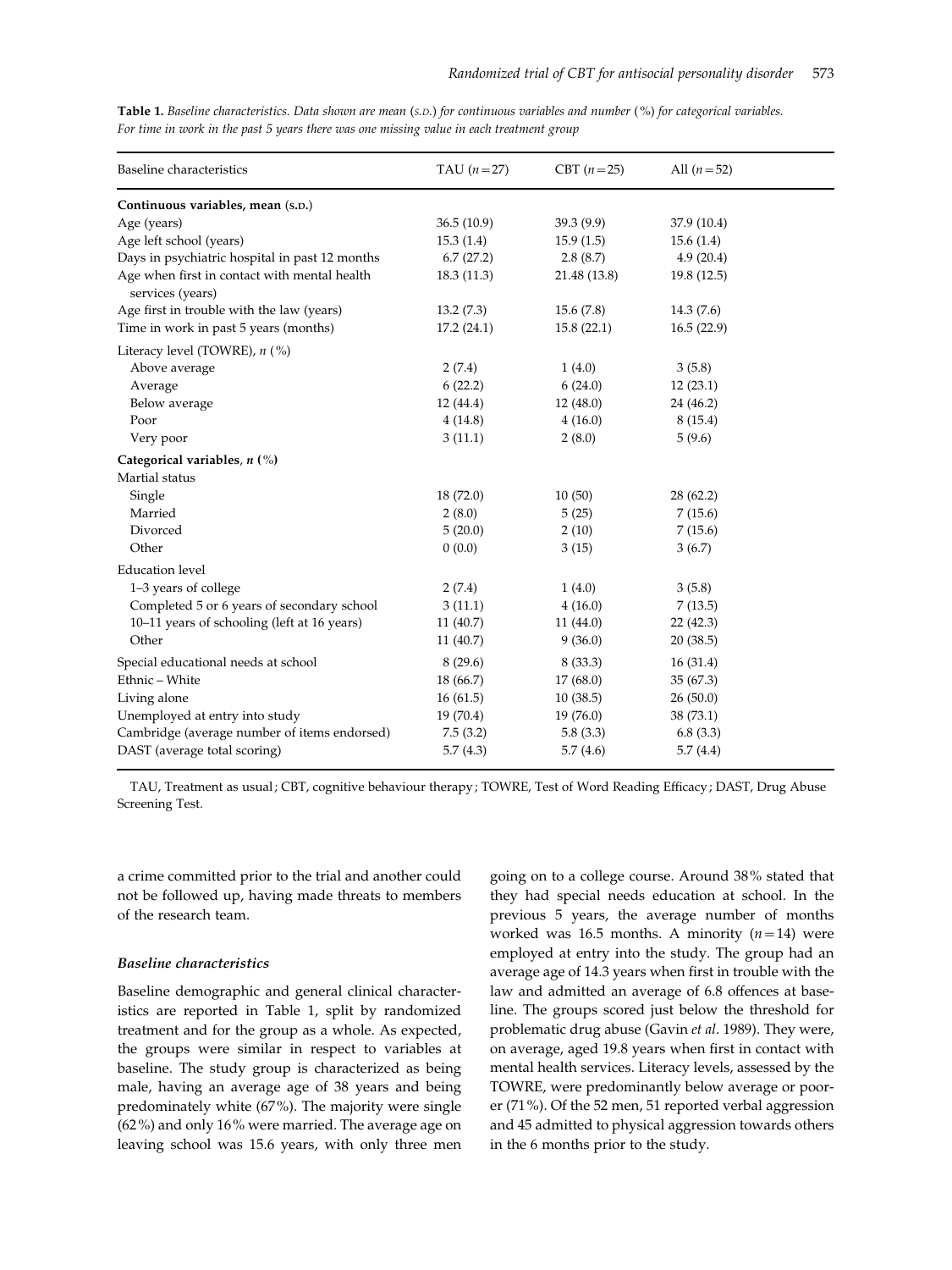### Attendance at CBT

Twenty-five patients were randomized to CBT and 27 to TAU. Those randomized to CBT were randomized to receive 6 months  $(n=12)$  or 12 months of CBT  $(n=13)$ . Of the 25 men randomized to CBT, 11 attended more than 10 sessions, six attended between two and nine sessions, four attended one session and four did not attended any.

# Psychometric measures

Table 2 reports baseline and 12-month outcome data for both groups. Overall, no differences were found between those randomized to CBT or TAU on any of the measures at the 12-month follow-up. Incidents of any acts of verbal or physical aggression decreased in both groups over the 12 months of the study. Numbers of participants reporting any act of verbal aggression reduced from 26 (96.30%) to 17 (80.95%) in the TAU group and from 25 (100%) to 17 (77.27%) in the CBT group. In terms of physical aggression, numbers of participants reporting any act of physical aggression decreased from 23 (85.10%) to eight (38.10%) in the TAU group and from 22 (88%) to seven (31.82%) in the CBT group.

There was a trend for less harmful drinking (AUDIT scores) in the CBT group compared to TAU although no difference was noted for alcohol consumption between the groups. The latter trend for less harmful drinking was also confirmed for those who received CBT for 6 months ( $p=0.06$ , data not shown). There was no difference between CBT and TAU groups on scores on anxiety or depression, or in terms of anger or anger provocation scores at 12 months. No differences were noted between the groups at 12 months on negative or positive beliefs about self or others although there was a trend in support of CBT for more positive beliefs about others. No differences between the groups were noted in terms of social functioning at 12 months although there was a trend for those who received 6 months of CBT to have improved social functioning compared to TAU  $(p=0.08, \text{ data not})$ shown).

# Costs of health, social work and criminal justice service use

Over the 12 months of the study, the total cost of services received, including health care, social work and criminal justice, was £31097 for TAU and £38004 for those in the CBT group. On average, the cost per participant for NHS services was £1133 in the TAU group and £1295 in the CBT group. The cost of CBT over the year for the 21 participants who attended sessions was £1300 per participant.

# Impact on participants, significant others and referrers

Using semi-structured interviews and questions rated on a Likert scale  $(1=not$  at all to  $7=very$  much), we assessed the impact of treatment on a number of patients from a user  $(n=27; 12 \text{ CBT}, 15 \text{ TAU})$ , significant other  $(n=4)$  and referring agent perspective  $(n=30)$ . From the user perspective, those who received CBT rated their satisfaction in taking part in the study slightly higher than those in TAU  $(4.0 v. 3.2)$ , but those in TAU rated the research assistant contact every 3 months higher  $(3.8 v. 4.0)$ . Many of those randomized to TAU were being offered no follow-up from services and some expressed anger and distress at this. Only four significant others were available for interview; most patients did not nominate, or have, a significant other. From the perspective of significant others, a mixed picture emerged with regard to change in the patients' irresponsibility, mental health and temper but there was an indication from three out of four significant others that the men appeared to be more thoughtful and aware. Of the 30 referrers, only 13 had contact with patients over the year of the study. Referrers rated benefit to the patient from being in the study as an average rating of 3 (3.5 CBT, 1.8 TAU).

# Discussion

This was an exploratory trial to prepare for a larger, more definitive trial as there are no randomized controlled trials of therapy with men with ASPD who are aggressive in the community. CBT for men with ASPD who were aggressive had no significant effect compared with usual treatment on anxiety, depression, anger, harmful drinking, negative or positive beliefs about self or others and social functioning at 12 months of follow-up. Incidents of any acts of verbal or physical aggression decreased in both groups over the year of the study. We noted trends, however, for those who received CBT to report more positive beliefs about others, and for less harmful alcohol use compared to TAU. The latter effect on harmful drinking was also confirmed in the 6-months CBT group. There was also a trend for those who received 6 months of CBT to have improved social functioning compared to TAU. An aim of the study was to assess the feasibility of conducting a trial in this group and to determine an estimate of efficacy. As an indication of the potential power of a future study, a trial with 82 subjects in each of two intervention groups would have 80% power at 5% significance to detect a reduction in aggression from 80% to 60% at follow-up.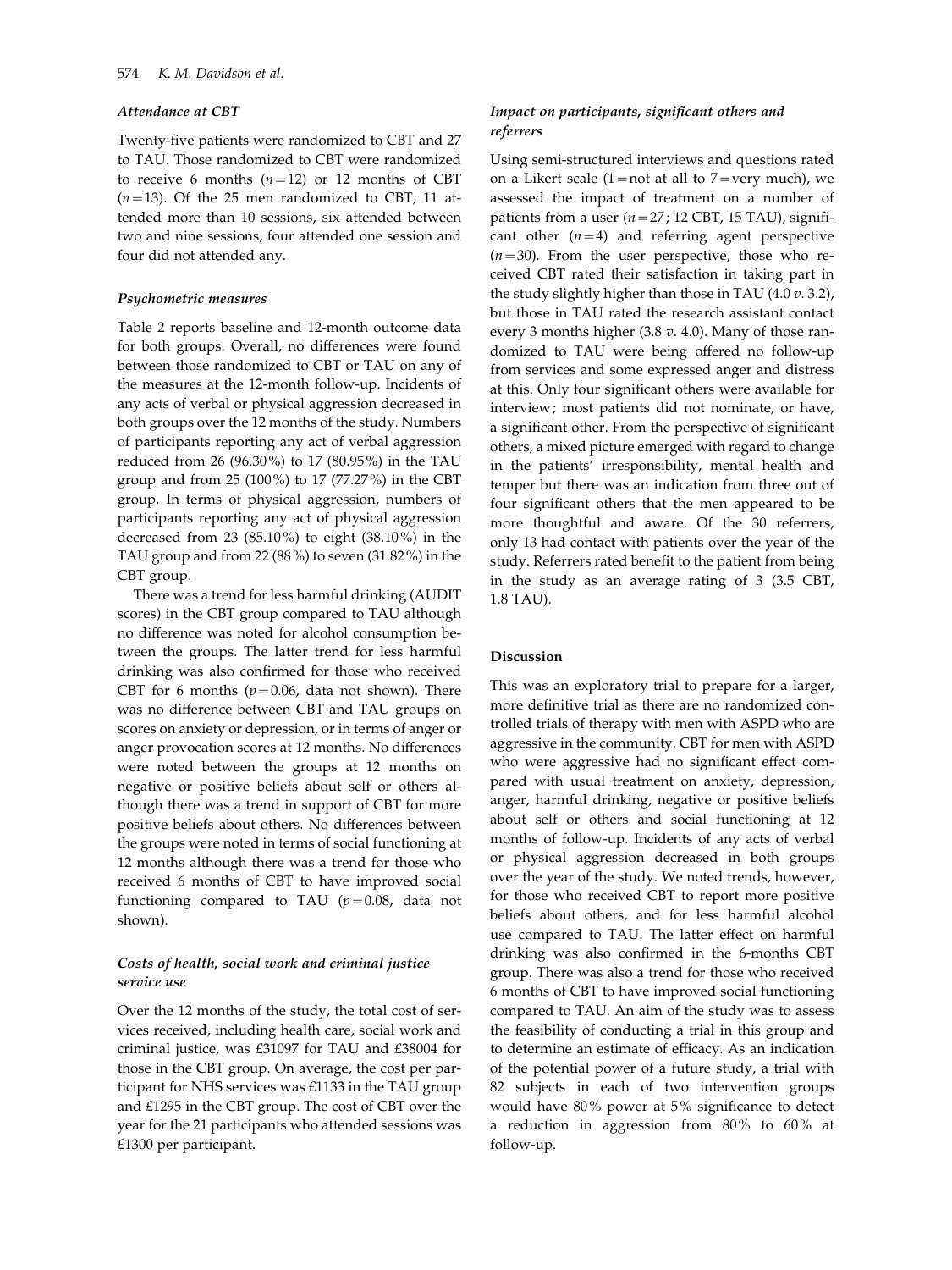|                     | <b>TAU</b>                                                                                         |                     |                                          | <b>CBT</b>                                      |                                                   |                                            |                                     |                                          |
|---------------------|----------------------------------------------------------------------------------------------------|---------------------|------------------------------------------|-------------------------------------------------|---------------------------------------------------|--------------------------------------------|-------------------------------------|------------------------------------------|
|                     | Summary statistics                                                                                 |                     |                                          | Summary statistics                              |                                                   |                                            | $p$ for<br>comparison               |                                          |
| Measures            | Baseline (B)<br>Last value $(L)$<br>$(n)$ patients<br>$(n)$ patients<br>mean (s.p.)<br>mean (s.p.) |                     | Difference<br>$D = B - L$<br>(95% CI), p | Baseline (B)<br>$(n)$ patients<br>mean $(S.D.)$ | Last value $(L)$<br>$(n)$ patients<br>mean (s.p.) | Difference<br>$D = B - L$<br>(95% CI), $p$ |                                     | Comparison of<br>differences<br>(95% CI) |
| <b>AUDIT</b>        | (27)<br>11.1(5.9)                                                                                  | (20)<br>11.0(9.4)   | $0.3$ (-3.1 to 3.7), 0.85                | (25)<br>8.2(6.8)                                | (19)<br>5.9(7.6)                                  | 4.1 (0.5 to 7.7), 0.03                     | 4.1<br>$(-0.6 \text{ to } 8.9)$     | 0.08                                     |
| AUDIT (total units) | (26)<br>15.7(12.4)                                                                                 | (20)<br>10.7(14.7)  | $5.5$ ( $-1.7$ to 12.8), 0.12            | (24)<br>8.4(9.1)                                | (18)<br>7.9(10.0)                                 | 2.7 ( $-2.8$ to 8.2), 0.31                 | 0.6<br>$(-7.6 \text{ to } 8.8)$     | 0.88                                     |
| HADS anxiety        | (26)<br>13.6(3.5)                                                                                  | (21)<br>12.9(5.2)   | $0.7$ (-1.3 to 2.8), 0.45                | (24)<br>15.5(4.1)                               | (22)<br>13.3(4.5)                                 | $1.8$ (-0.3 to 3.9), 0.09                  | 0.4<br>$(-2.4 \text{ to } 3.2)$     | 0.78                                     |
| HADS depression     | (26)<br>10.1(4.4)                                                                                  | (21)<br>11.0(5.2)   | $-0.9$ ( $-3.1$ to 1.3), 0.41            | (24)<br>11.1(4.3)                               | (22)<br>9.7(5.1)                                  | $0.76$ (-1.1 to 2.63), 0.40                | 1.5<br>$(-1.2 \text{ to } 4.3)$     | 0.28                                     |
| NAS-PI              |                                                                                                    |                     |                                          |                                                 |                                                   |                                            |                                     |                                          |
| NAS total           | (26)<br>116.7(15.2)                                                                                | (20)<br>109.1(19.6) | 7.2 (0.8 to 13.6), 0.03                  | (23)<br>112.7 (19.2)                            | (19)<br>107.8 (20.7)                              | 4.8 $(-1.6 \text{ to } 11.1)$ , 0.13       | $-1.3$<br>$(-10.1 \text{ to } 7.6)$ | 0.77                                     |
| PI total            | (26)<br>77.3 (15.7)                                                                                | (20)<br>72.4 (14.5) | 4.9 ( $-4.4$ to 14.3), 0.28              | (23)<br>77.4 (12.0)                             | (19)<br>69.8 (13.9)                               | 7.3 (1.1 to 13.5), 0.02                    | 3.9<br>$(-5.0 \text{ to } 12.8)$    | 0.38                                     |
| <b>BCSS</b>         |                                                                                                    |                     |                                          |                                                 |                                                   |                                            |                                     |                                          |
| Self positive       | (27)<br>7.8(6.1)                                                                                   | (20)<br>7.2(6.8)    | $-0.1$ (-3.0 to 2.7), 0.92               | (25)<br>8.6(5.7)                                | (19)<br>8.8(6.3)                                  | $0.2$ (-1.9 to 2.4), 0.84                  | $-0.2$<br>$(-3.6 \text{ to } 3.1)$  | 0.89                                     |
| Self negative       | (27)<br>10.1 $(6.6)$                                                                               | (20)<br>8.6(6.1)    | $0.5$ (-2.1 to 3.1), 0.68                | (25)<br>8.6(5.5)                                | (19)<br>7.7(6.7)                                  | 2.2 ( $-0.4$ to 4.8), 0.09                 | $-0.8$<br>$(-4.3 \text{ to } 2.7)$  | 0.64                                     |
| Other positive      | (27)<br>6.6(4.4)                                                                                   | (20)<br>5.6(4.4)    | $1.2$ (-1.0 to 3.4), 0.28                | (25)<br>9.3(6.1)                                | (19)<br>9.6(6.4)                                  | $-0.42$ ( $-3.0$ to 2.2), 0.74             | $-2.6$<br>$(-5.8 \text{ to } 0.5)$  | 0.10                                     |
| Other negative      | (27)<br>11.8(7.1)                                                                                  | (20)<br>9.1(5.3)    | 2.4 $(-0.7 \text{ to } 5.6)$ , 0.12      | (25)<br>12.9(7.4)                               | (19)<br>11.9(8.2)                                 | $0.21$ (-1.7 to 2.1), 0.82                 | $-2.4$<br>$(-5.8 \text{ to } 0.9)$  | 0.15                                     |
| SFQ total           | (26)<br>13.0(4.8)                                                                                  | (20)<br>13.2(5.7)   | $-0.7$ ( $-3.3$ to 1.8), 0.54            | (25)<br>13.0(4.4)                               | (19)<br>11.6(5.8)                                 | $1.00$ (-1.9 to 3.9), 0.48                 | 1.7<br>$(-1.8 \text{ to } 5.1)$     | 0.33                                     |

Table 2. Analyses of outcome scores: summary statistics for baseline and last visit attended data, analyses of changes from baseline within each treatment group and comparisons of changes from baseline between treatment groups

AUDIT, Alcohol Use Disorders Identification Test; HADS, Hospital Anxiety and Depression Scale; NAS-PI, Novaco Anger Scale and Provocation Inventory; BCSS, Brief Core Schema Scales; SFQ, Social Functioning Questionnaire.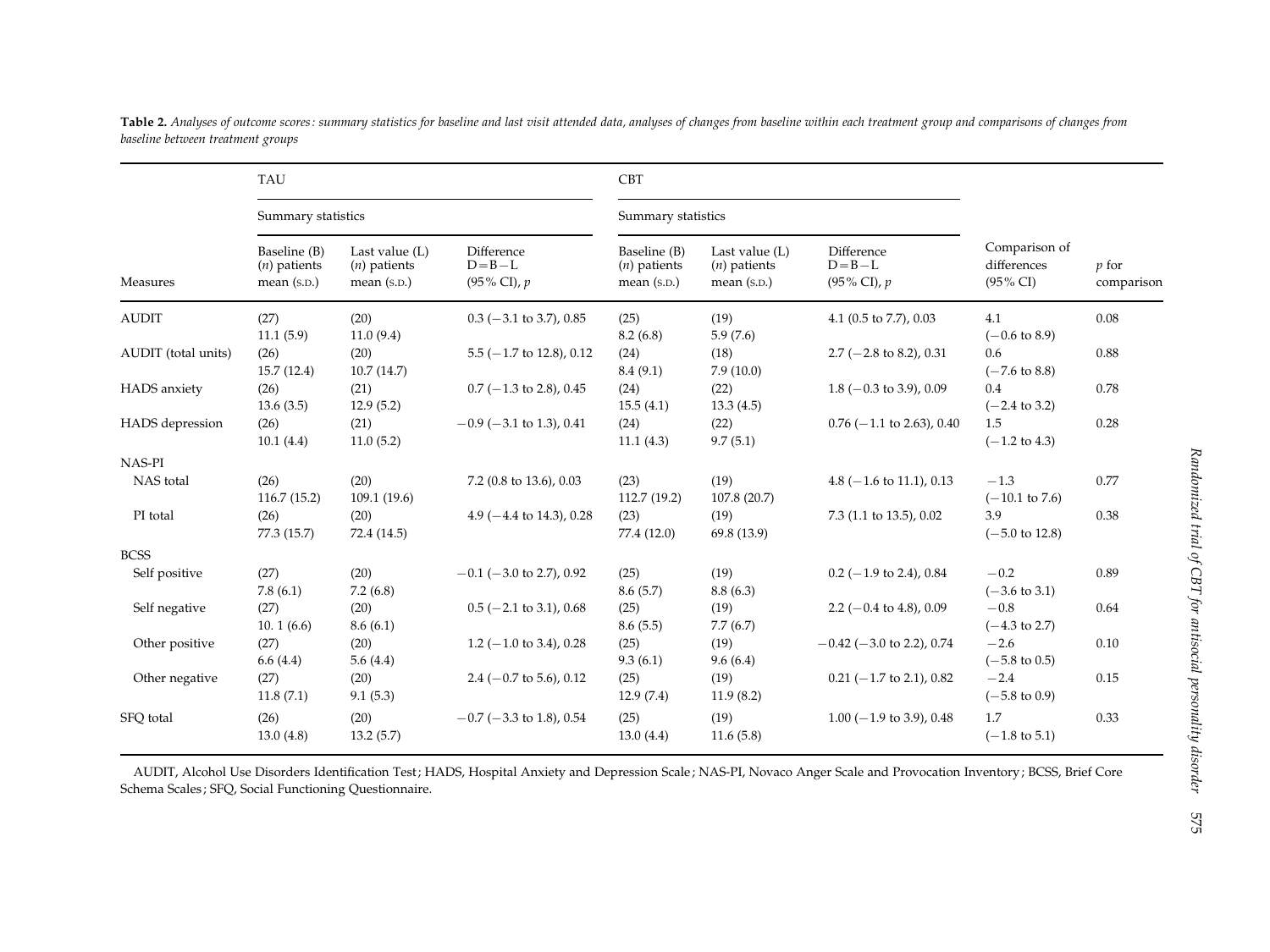#### Service use costs

Health-care costs for this group of men with ASPD are relatively small in comparison with social work and criminal justice costs. At the outset of the study, we did not have a clear description of usual treatment or service use for this group of patients. Although we did not examine the content of TAU per se, it is likely that, for those participants who were being seen by forensic services, usual treatment was directed at risk management of current potential violent situations. As both groups could receive their usual treatment, differences in violence rates between the groups might not be expected. This is what we found. Any benefits of cognitive behavioural approaches are likely to be more subtle and long-lasting and the CBT approach used here was developed for those with personality disorders. In addition, participants' health and therapy costs are modest given that the men in this study did have mental health problems but few were in touch with the original referrer during the 1 year in the study. We were unable to look at the issue of costeffectiveness because of the small sample size and heterogeneity within the group in terms of service usage.

#### Strengths and weaknesses of the study

This small-scale feasibility study was underpowered to detect clinically important differences between groups and a larger sample is required to assess the effectiveness of CBT. We have, however, demonstrated that it is feasible to carry out a randomized controlled trial in ASPD. This is the first such trial of men in the community who are aggressive. The majority of men with ASPD found randomization acceptable, two-thirds attended therapy and the majority could be followed up over 1 year to assess outcomes.

There are some barriers that need to be overcome to operate a more definitive trial, such as problems encountered by poor literacy levels and improving motivation to enter into a trial, although the latter was less of a problem than expected. Assessing men with poor literacy and comprehension skills requires clinician-rated rather than self-rated assessment measures. Gathering information on progress from alternative sources such as significant others is not viable because few of these men had these relationships. Likewise, referring agents often had little contact with patients following referral to the trial and therefore cannot be a reliable source of information on progress. Reliance on self-report outcome data may have resulted in the under-recording of violent events. Collateral information would need to be obtained

from other sources such as social services, prison, and criminal justice more broadly. The qualitative data suggest that an active control treatment may help to promote recruitment and retention in a future explanatory trial.

#### Acknowledgements

We thank Fiona Macaulay (Trial administrator), Sharon Kean (University of Glasgow), Susan Cameron (NHS Greater Glasgow and Clyde) and Natalie Coombs (Imperial College) who interviewed participants, significant others and referrers. We thank the trial therapists, Lindsay Dickson, Judith Halford, Melanie Sharp (all NHS Greater Glasgow and Clyde), Mike Booker, Adam Campbell, Giles Newton-Howes (Central and North West London NHS Foundation Trust) and Richard Longmore (Central and Northwest London NHS Foundation Trust).

The study was supported by a grant from the Medical Research Council, reference number G0400922. The study sponsor was Brian Rae, Research Manager, NHS Greater Glasgow and Clyde. Trial registration Current Controlled Trials: ISRCTN89922377.

#### Declaration of Interest

None.

#### References

- Brooner RK, Kidorf M, King VL, Stoller K (1998). Preliminary evidence of good treatment response in antisocial drug abusers. Drug and Alcohol Dependence 49, 249–260.
- Coid J, Yang M, Roberts A, Ullrich S (2006b). Violence and psychiatric morbidity in the national household population of Britain : public health implications. British Journal of Psychiatry 189, 12–19.
- Coid J, Yang M, Tyrer P, Roberts A, Ullrich S (2006a). Prevalence and correlates of personality disorder in Great Britain. British Journal of Psychiatry 188, 423–431.
- Compton WM, Conway KP, Stinson FS, Colliver JD, Grant BF (2005). Prevalence, correlates, and comorbidity of DSM-IV antisocial personality syndromes and alcohol and specific drug use disorders in the United States : results from the National Epidemiologic Survey on Alcohol and Related Conditions. Journal of Clinical Psychiatry 66, 677–685.
- Davidson K, Norrie J, Tyrer P, Gumley A, Tata P, Murray H, Palmer S (2006). The effectiveness of cognitive behaviour therapy for borderline personality disorder : results from the BOSCOT trial. Journal of Personality Disorders 20, 450–465.
- Davidson KM (2007). Cognitive Therapy for Personality Disorders : A Guide for Clinicians, 2nd edn. Routledge : Hove.